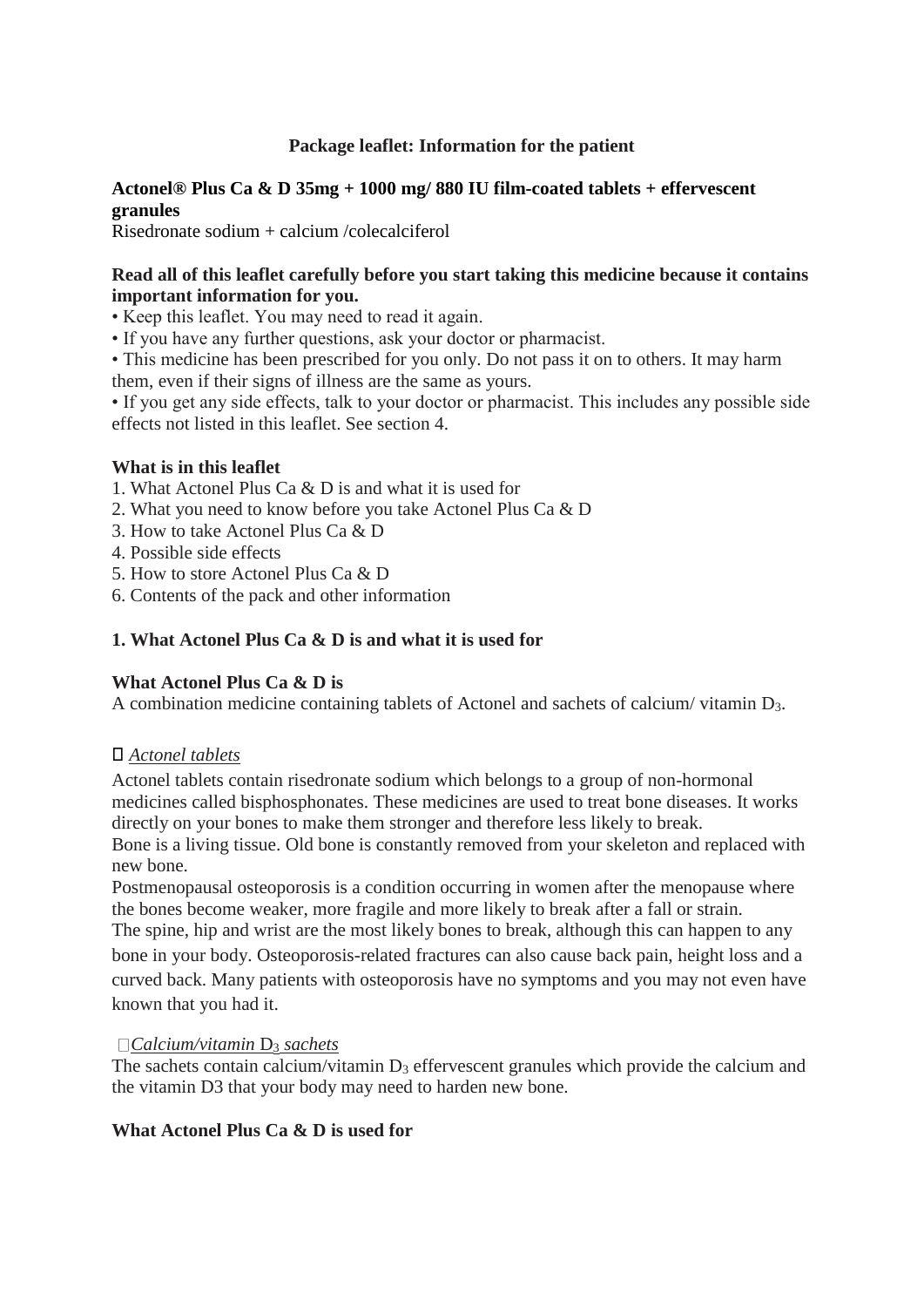The treatment of osteoporosis, even if severe, in **postmenopausal women** who also need daily **calcium and vitamin D<sup>3</sup> supplementation** as assessed by their doctor. It reduces the risk of spinal and hip fractures.

## **2. What you need to know before you take Actonel Plus Ca & D**

## **Do not take Actonel Plus Ca & D**

• If you are **allergic** to risedronate sodium, calcium carbonate, vitamin D<sub>3</sub> or any of the other ingredients of this medicine (listed in section 6)

- If your doctor has told you that you have a condition called:
	- **hypocalcaemia** (a low blood calcium level),
	- **hypercalcaemia** (a high blood calcium level),
- **hypercalciuria** (a high calcium level in the urine),
- **hypervitaminosis** D (a high blood vitamin D level)
- If you may be **pregnant**, are pregnant or planning to become pregnant
- If you are **breast-feeding**
- If you have **severe kidney problems,** including kidney stones.

## **Warnings and precautions**

## **Talk to your doctor or pharmacist before taking Actonel Plus Ca & D**

• If you are unable to stay in an upright position (sitting or standing) for at least 30 minutes.

- If you have abnormal bone and mineral metabolism (for example lack of vitamin D,
- parathyroid hormone abnormalities, both leading to a low blood calcium level).

• If you have or have had problems in the past with your oesophagus (the tube that connects your mouth with your stomach). For instance you may have or have had pain or difficulty in swallowing food or you have previously been told that you have Barrett's oesophagus (a condition associated with changes in the cells that line the lower oesophagus).

• If you have been told by your doctor that you have an intolerance to some sugars.

• If you have a condition called sarcoidosis (an immune system disorder mainly affecting the lungs, which causes shortness of breath and cough).

• If you are already taking supplements of vitamin D.

• If you have had or have pain, swelling or numbness of the jaw or a "heavy jaw feeling" or loosening of a tooth.

• If you are under dental treatment or will undergo dental surgery, tell your dentist that you are being treated with Actonel Plus Ca & D.

Your doctor will advise you on what to do when taking Actonel Plus Ca & D if you have any of the above.

# **Children and adolescents**

Risedronate sodium is not recommended for use in children below 18 due to insufficient data on safety and efficacy.

# **Other medicines and Actonel Plus Ca & D**

## ⃝ *Actonel tablets*

Medicines containing one of the following lessen the effect of the Actonel tablet if taken at the same time:

- calcium
- magnesium
- aluminium (for example some indigestion mixtures)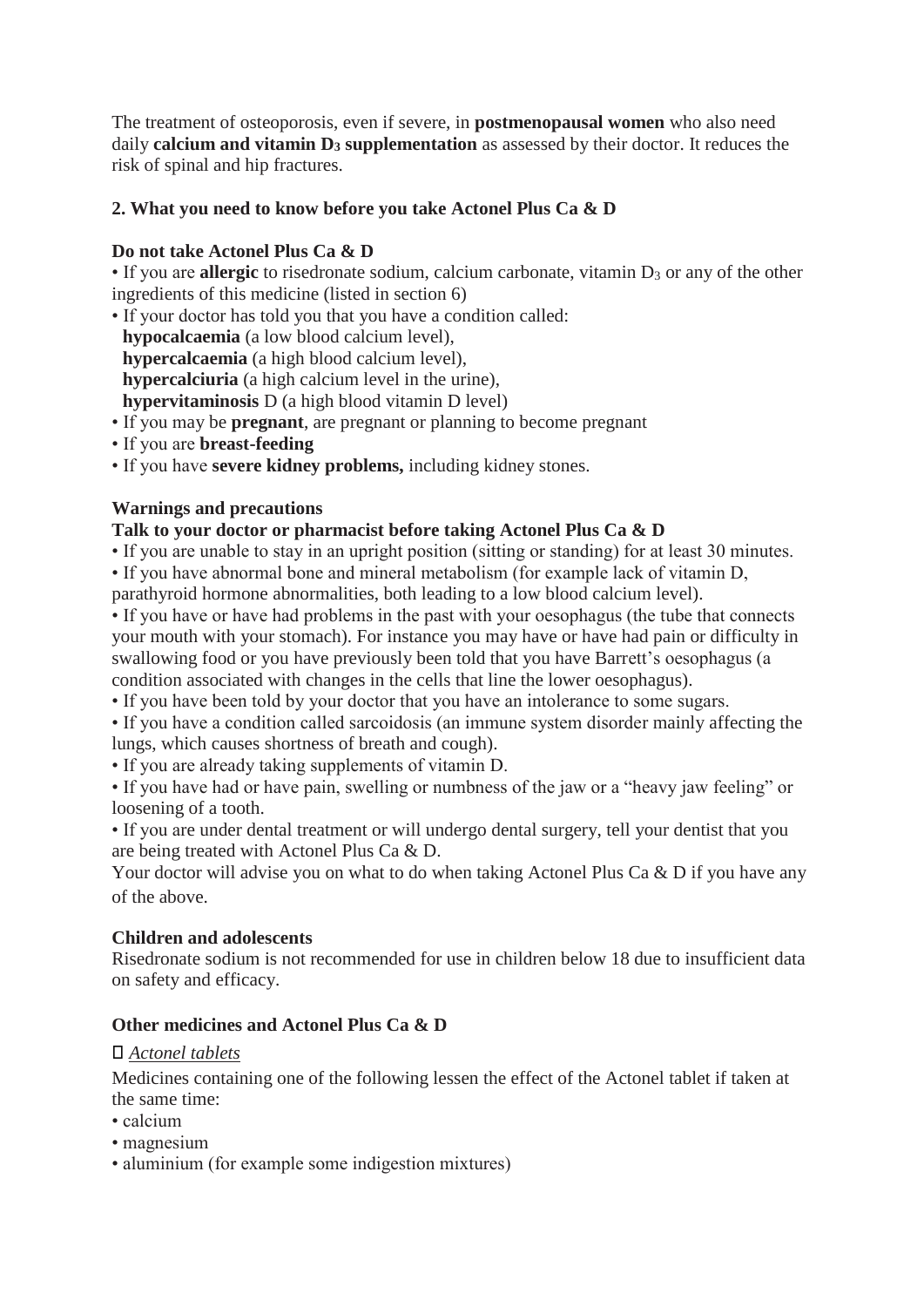• iron.

Take these medicines at least 30 minutes after your Actonel tablet.

### *Calcium/vitamin D<sup>3</sup> sachets*

Medicines containing calcium/vitamin  $D_3$  are known to interfere with the following:

- digitalis (used to treat heart disorders)
- tetracycline antibiotics
- steroids (such as cortisone)
- sodium fluoride (used to strengthen the tooth enamel)
- thiazide diuretics (used to remove water from the body by increasing urine production)
- cholestyramine (used to treat high blood cholesterol levels)
- laxatives (such as paraffin oil).

If you are taking any of the above-mentioned medicines, your doctor will give you further instructions.

Tell your doctor or pharmacist if you are taking, have recently taken or might take any other medicines.

## **Actonel Plus Ca & D with food and drink**

#### ⃝ *Actonel tablets*

It is very important that you do NOT take your Actonel tablet with food or drinks (other than plain water) so that it can work properly. In particular do not take the tablet at the same time as dairy products (such as milk) as they contain calcium (see section 2, "Other medicines and Actonel Plus Ca & D").

Take food and drinks (other than plain water) at least 30 minutes after your Actonel tablet.

#### *Calcium/vitamin D<sup>3</sup> sachets*

Do NOT take the dissolved calcium/vitamin D<sub>3</sub> granules at the same time as foods containing high amounts of oxalic acid (spinach and rhubarb) or phytic acid (whole cereals). Take the dissolved granules at least 2 hours after eating such foods.

#### **Pregnancy and breast-feeding**

Do NOT take Actonel Plus Ca & D if you are pregnant, think you may be pregnant or planning to have a baby (see section 2, "Do not take Actonel Plus Ca & D"). The potential risk associated with the use of risedronate sodium (active substance in Actonel tablets) in pregnant women is unknown.

Do NOT take Actonel Plus Ca & D if you are breast-feeding (see section 2, "Do not take Actonel Plus Ca & D").

## **Driving and using machines**

Actonel Plus Ca & D is not known to affect your ability to drive and use machines.

## ⃝ *Actonel tablets*

#### **Actonel tablets contain lactose and sodium**

If you have been told by your doctor that you have an intolerance to some sugars, contact your doctor before taking this medicine.

This medicine contains less than 1 mmol sodium (23 mg) per film-coated tablet, that is to say essentially 'sodium-free'.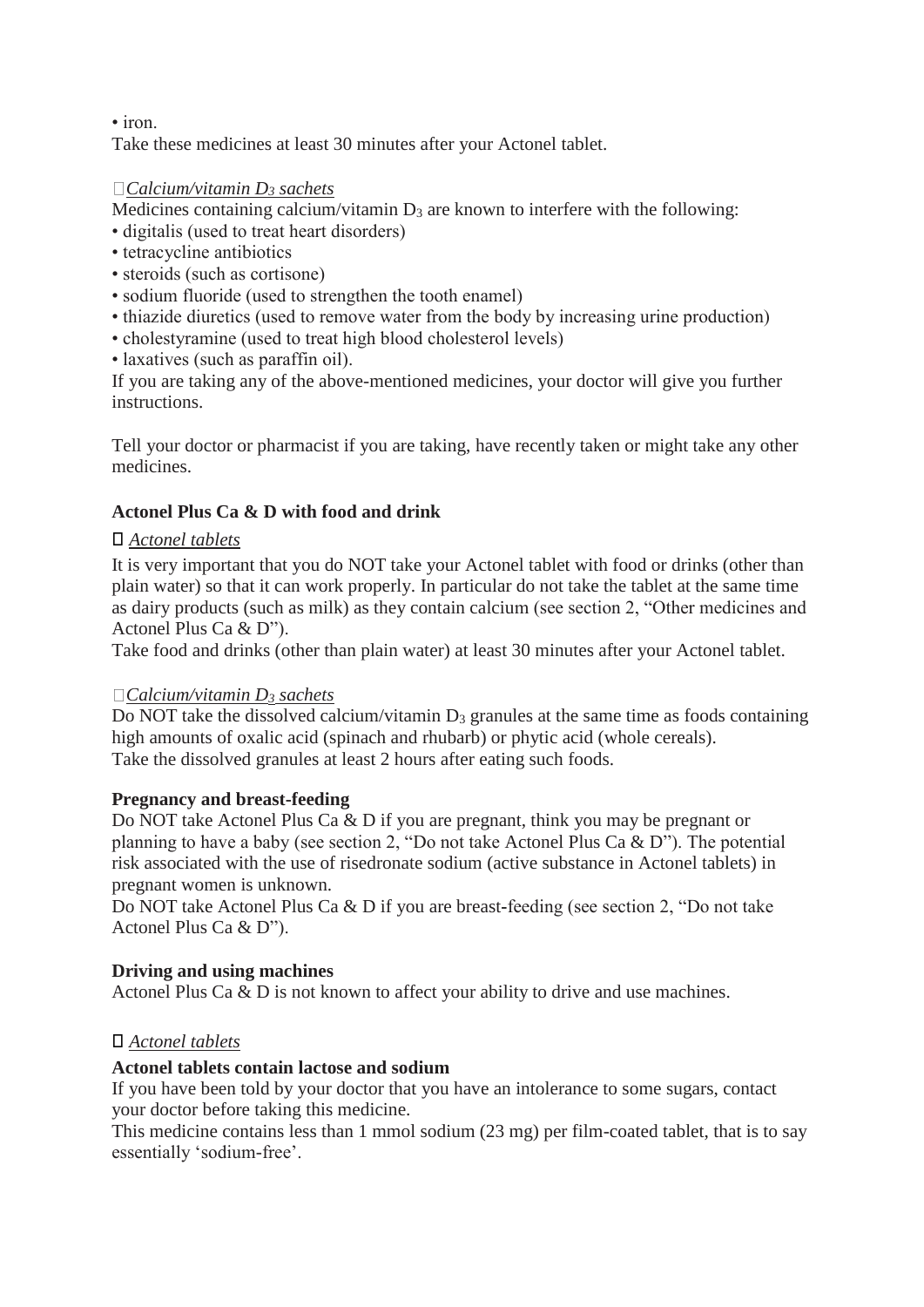## *Calcium/Vitamin D<sup>3</sup> sachets*

#### **Calcium/vitamin D<sup>3</sup> granules contain sorbitol, sucrose, potassium and sodium** This medicine contains 1.1 mg sorbitol in each sachet.

If you have been told by your doctor that you have an intolerance to some sugars, contact your doctor before taking this medicine. May be harmful to the teeth.

This medicine contains 4.2 mmol potassium (163 mg) in each sachet. To be taken into consideration by patients with reduced kidney function or patients on a controlled potassium diet.

This medicine contains less than 1 mmol sodium (23 mg) in each sachet, that is to say essentially 'sodium-free'.

## **3. How to take Actonel Plus Ca & D**

Actonel Plus Ca & D is a weekly cycle therapy of tablet and sachets containing effervescent granules. The tablet and sachets must be taken in the correct order, as described below.

Always take this medicine exactly as your doctor or pharmacist has told you. Check with your doctor or pharmacist if you are not sure.

Recommended dose:

*Weekly cycle:* 

• *Day 1: Actonel tablet (light-orange tablet)* Take ONE Actonel tablet once a week. Choose one day of the week that best fits your schedule. This will be your Day 1 of the weekly cycle. Every week, take the Actonel tablet on your chosen Day 1.

• *Days 2 to 7: Calcium/vitamin D3 sachets (effervescent granules)* 

Beginning on the day after the Actonel tablet has been taken, Take ONE sachet of calcium/ vitamin D3 granules each day for the next 6 days.

Every 7 days repeat this sequence of tablet followed by sachets, ensuring you take the tablet on your chosen Day 1.

Do NOT take your Actonel tablet and the sachet on the same day.

#### **WHEN to take the Actonel tablet**

Take your Actonel tablet at least 30 minutes before the first food, drink (other than plain water) or other medicine of the day.

#### **HOW to take Actonel Plus Ca & D**

#### ⃝ *Actonel tablets*

• Take the tablet whilst you are in an **upright position** (you may sit or stand) to avoid heartburn.

- **Swallow** it with at least one **glass** (120 ml) **of plain water.**
- **Swallow it whole.** Do not suck or chew it.
- Do **not lie down for 30 minutes after** taking your tablet.

#### *Calcium/vitamin D3 sachets*

Pour the content of the sachet into a glass of plain water and stir. Wait until the fizzing has subsided, then drink the solution.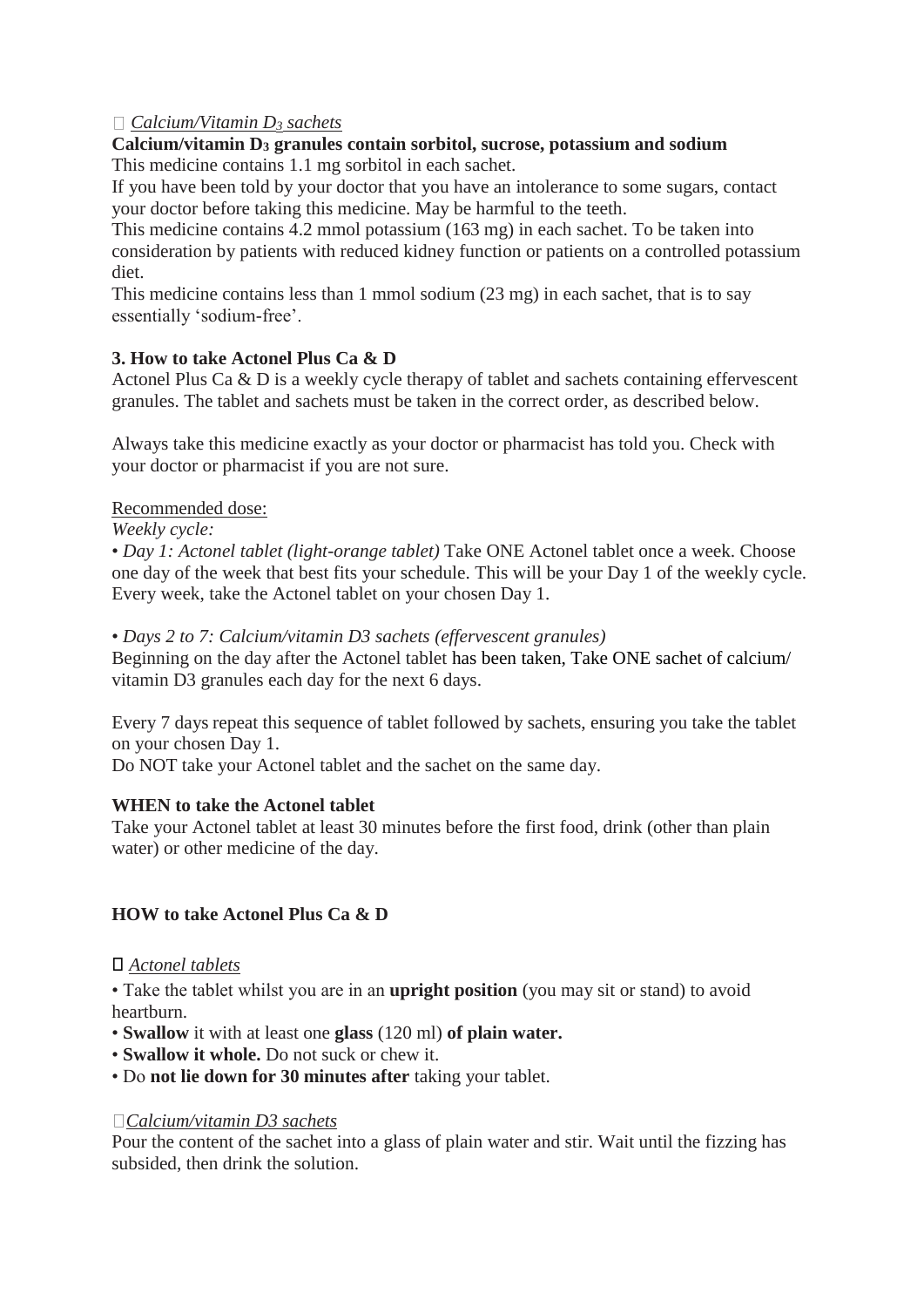## **If you take more Actonel Plus Ca & D than you should**

## ⃝ *Actonel tablets*

If you have taken more **tablets** than you should, or if children have been taking medicine by accident, drink one full **glass of milk** and **seek medical attention.** 

*Calcium/vitamin D3 sachets* 

If you have taken more **sachets** than you should, or if children have been taking medicine by accident, please contact your doctor.

## **If you forget to take Actonel Plus Ca & D**

## ⃝ *Actonel tablets*

If you have forgotten to take your tablet on your chosen day (Day 1):

1. Take it on the day you remember. Do NOT take two tablets in one day to make up for the tablet you missed.

2. On the following day take your calcium/vitamin D3 sachet. Do NOT take your Actonel tablet and the sachet on the same day.

3. Continue taking one sachet each day until the end of the weekly cycle.

4. Discard any remaining sachets in the box at the end of the weekly cycle.

Then start a new weekly cycle: take one Actonel tablet once a week on your chosen Day 1.

## *Calcium/vitamin D3 sachets*

If you have forgotten to take a calcium/vitamin D3 sachet:

1. Take it on the day you remember. Do NOT take the sachet on the same day as the Actonel tablet. Do NOT take two sachets on the same day.

2. Continue taking one sachet each day until the end of the weekly cycle.

3. Discard any remaining sachets in the box at the end of the weekly cycle.

## **If you stop taking Actonel Plus Ca & D**

If you stop treatment you may begin to lose bone mass. Please talk to your doctor before you consider stopping treatment.

If you have any further questions on the use of this medicine, ask your doctor or pharmacist.

## **4. Possible side effects**

Like all medicines, this medicine can cause side effects, although not everybody gets them.

# ⃝ *Actonel tablets*

## **Stop taking Actonel and contact a doctor immediately** if you experience any of the following:

• Symptoms of a severe allergic reaction such as;

- Swelling of face, tongue or throat
- Difficulties in swallowing
- Hives and difficulties in breathing
- Severe skin reactions that can include blistering of the skin.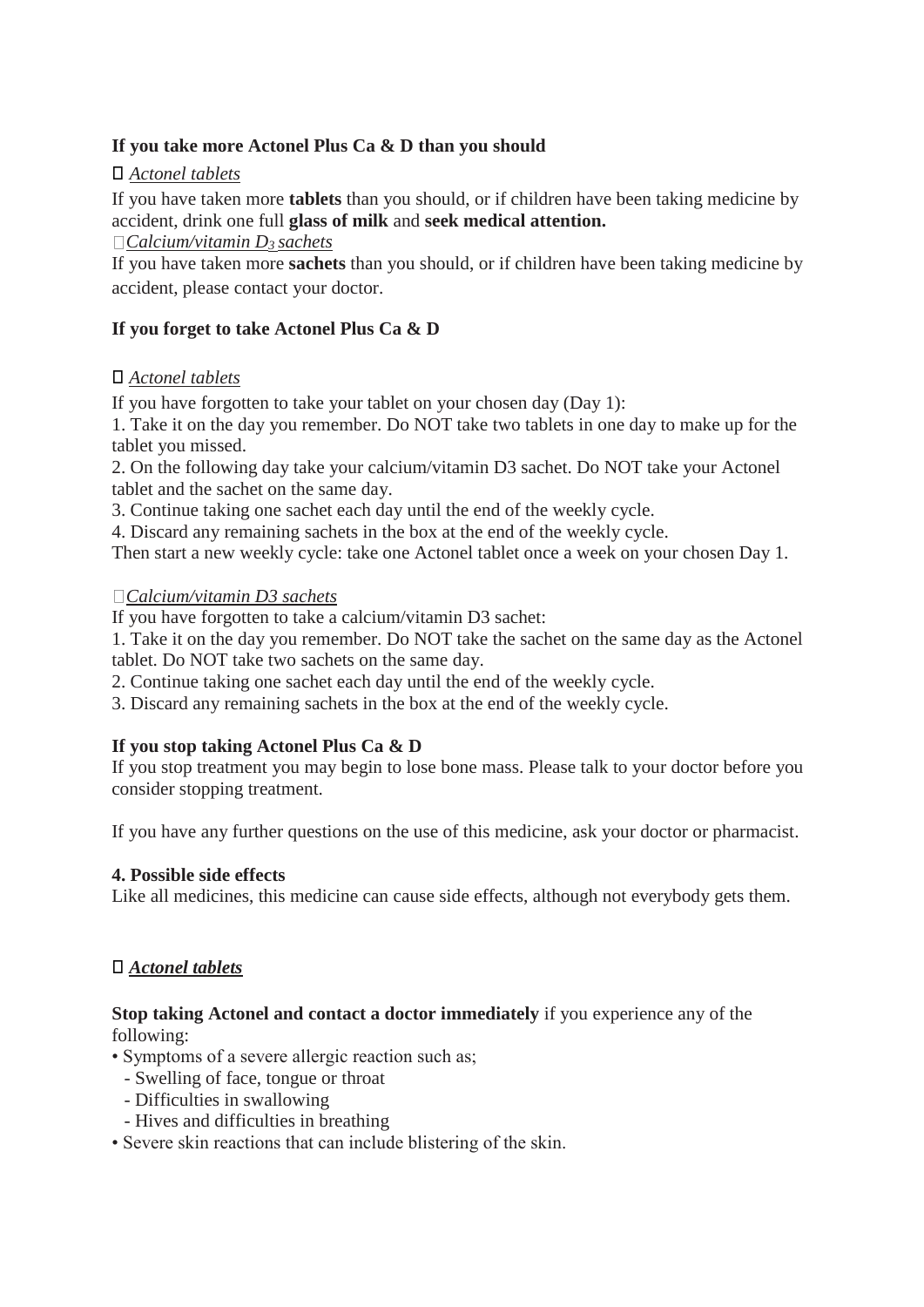**Tell your doctor promptly** if you experience the following side effects:

• Eye inflammation, usually with pain, redness and light sensitivity.

• Bone necrosis of the jaw (osteonecrosis) associated with delayed healing and infection, often following tooth extraction (see section 2, "Warnings and precautions").

• Symptoms from oesophagus such as pain when you swallow, difficulties in swallowing, chest pain or new or worsened heartburn.

Unusual fracture of the thigh bone particularly in patients on long-term treatment for osteoporosis may occur rarely. Contact your doctor if you experience pain, weakness or discomfort in your thigh, hip or groin as this may be an early indication of a possible fracture of the thigh bone.

However in clinical studies the other side effects that were observed were usually mild and did not cause the patient to stop taking their tablets.

## **Common side effects** (may affect up to 1 in 10 people)

• Indigestion, feeling sick, stomach ache, stomach cramps or discomfort, constipation, feelings of fullness, bloating, diarrhoea.

- Pain in your bones, muscles or joints.
- Headache.

## **Uncommon side effects** (may affect up to 1 in 100 people)

• Inflammation or ulcer of the oesophagus (the tube that connects your mouth with your stomach) causing difficulty and pain in swallowing (see also section 2, "Warnings and precautions"), inflammation of the stomach and duodenum (bowel draining the stomach). • Inflammation of the coloured part of the eye (iris) (red painful eyes with a possible change in vision).

## **Rare side effects** (may affect up to 1 in 1,000 people)

• Inflammation of the tongue (red swollen, possibly painful), narrowing of the oesophagus (the tube that connects your mouth with your stomach).

• Abnormal liver tests have been reported. These can only be diagnosed from a blood test.

During post-marketing experience, the following have been reported

- Very rare: Talk to your doctor if you have ear pain, discharge from the ear, and/or an ear infection. These could be signs of bone damage in the ear.
- Unknown frequency:
	- Hair loss
	- Liver disorders, some cases were severe

Rarely, at the beginning of treatment, a patient's blood calcium and phosphate levels may fall. These changes are usually small and cause no symptoms.

# *Calcium/vitamin D<sup>3</sup> sachets*

**Uncommon side effects** (may affect up to 1 in 100 people)

• Hypercalcaemia (a high blood calcium level, with potential symptoms of excessive thirst, loss of appetite, fatigue and in severe cases irregular heart beat), hypercalciuria (a high calcium level in the urine).

**Rare side effects** (may affect up to 1 in 1,000 people)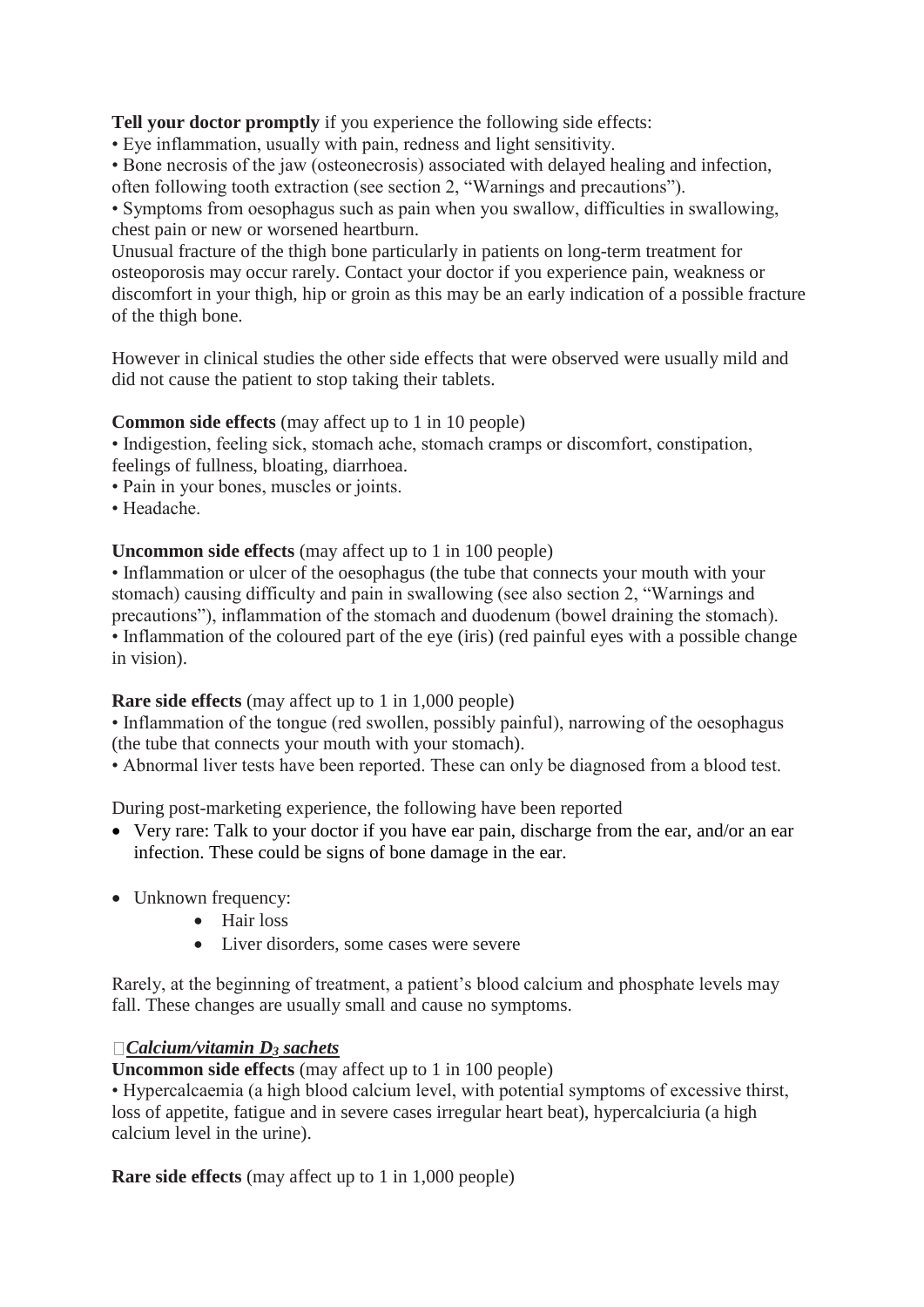- Constipation, wind, nausea, abdominal pain, diarrhoea.
- Skin reactions such as itching, rash and hives.

### **Reporting of side effects**

If you get any side effects, talk to your doctor, pharmacist or nurse. This includes any possible side effects not listed in this leaflet. You can also report side effects directly via HPRA Pharmacovigilance Website: www.hpra.ie.

### **5. How to store Actonel Plus Ca & D**

• Keep this medicine out of the sight and reach of children.

• Do not use this medicine after the expiry date which is stated on the cartons after EXP. The expiry date refers to the last day of that month.

• This medicine does not require any special storage conditions.

Do not throw away any medicines via wastewater or household waste. Ask your pharmacist how to throw away medicines you no longer use. These measures will help protect the environment.

#### **6. Contents of the pack and other information**

#### **What Actonel Plus Ca & D contains**

#### ⃝ *Film-coated tablets*

The active substance is risedronate sodium. Each tablet contains 35 mg risedronate sodium, equivalent to 32.5 mg risedronic acid.

#### The other ingredients are:

*Tablet core*: lactose monohydrate (see section 2), crospovidone A, magnesium stearate and cellulose microcrystalline.

*Film coating:* hypromellose, macrogol, hydroxypropylcellulose, colloidal anhydrous silica, titanium dioxide [E171], iron oxide yellow [E172], iron oxide red [E172].

#### *Effervescent granules sachets*

The active substances are calcium carbonate and colecalciferol (vitamin D<sub>3</sub>). Each sachet of effervescent granules contains 1000 mg calcium (as 2500 mg calcium carbonate) and 22 micrograms (880 International Units [IU]) of colecalciferol (vitamin D3).

The other ingredients are: citric acid, malic acid, gluconolactone, maltodextrin, sodium cyclamate, saccharin sodium, lemon flavour (containing sorbitol), rice starch, potassium carbonate, all-rac-alpha-tocopherol, sucrose, sodium ascorbate, modified starch, triglycerides, medium chain, colloidal anhydrous silica.

## **What Actonel Plus Ca & D looks like and contents of the pack**

This medicine comes as a combination pack containing tablets and sachets.

The tablets are oval, light-orange film-coated tablets with the letters "RSN" on one side and "35 mg" on the other side.

The sachets contain effervescent granules of calcium and vitamin  $D_3$